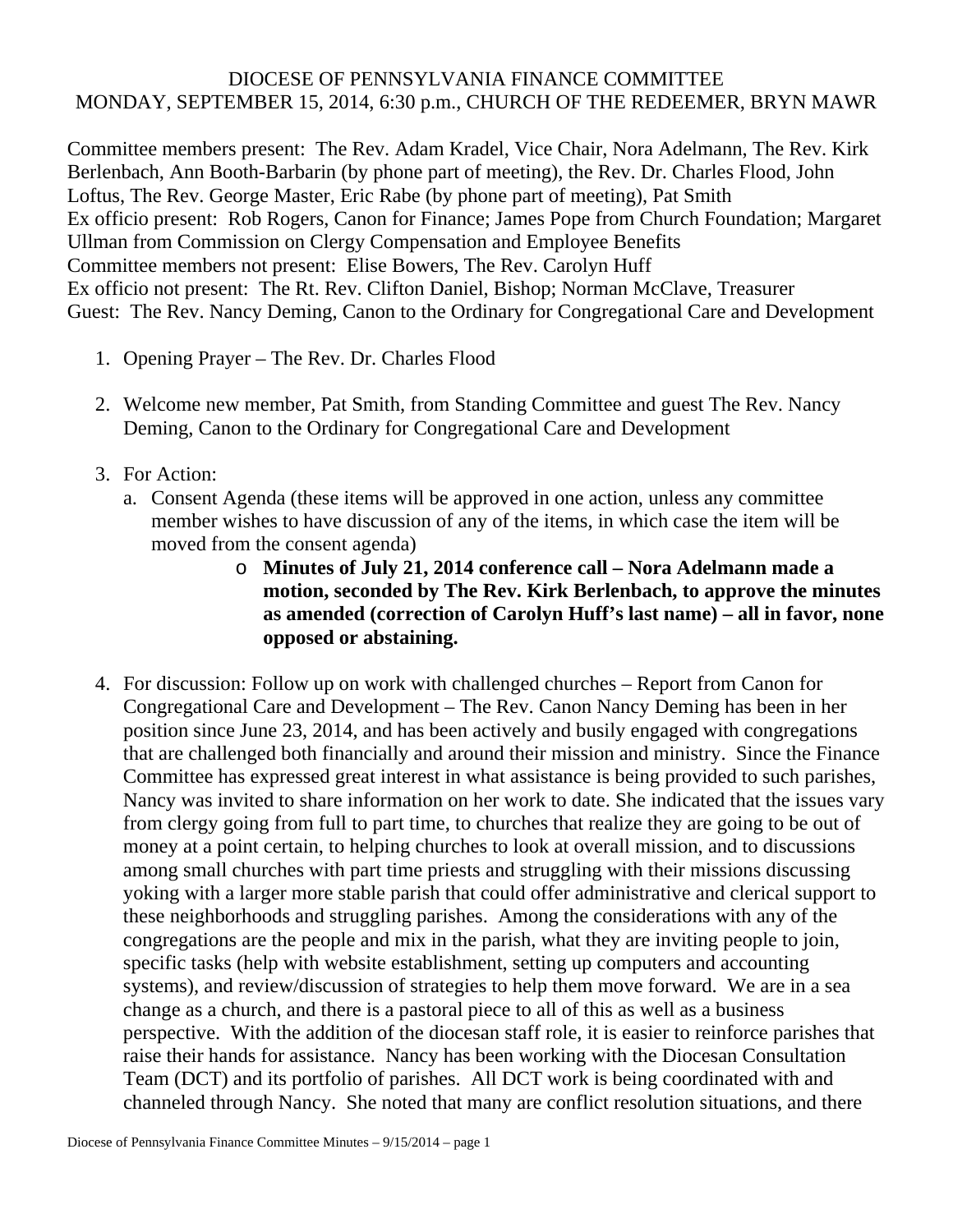are good consultants working with them, but that requires dollars the parishes usually don't have at their disposal. Nora Adelmann noted that the resolution and document (A Way Forward) are being shared at pre-convention hearings (they were distributed electronically to committee members). They were prepared by DCT, using materials from the Dioceses of Massachusetts and Western Massachusetts, in response to Bishop Daniel's 2013 Convention address. The document has been shared with several Diocesan groups, including Standing Committee and the Bishop, Diocesan Council, and the Gathering of Leaders. There has been general support for this step, knowing that it is a start and will no doubt be modified as it is used. There have also been some concerns expressed, and a desire for specificity in action plans for addressing issues. However, there is also a desire for the Bishop and others to have flexibility in addressing individual situations and not be locked into a "one size fits all" approach. Nancy indicated that Bishop Daniel plans to use the Covenant of Mutual Interdependence with vestries as he does parish visits, as a mirror for churches to hold up what is going well and what could be improved (since no church is "perfect," all have areas that could be better).

Questions, discussion –

- We need to have a sense of what makes a church viable, and face situations that are not, so that we avoid the Diocese being handed the keys and no money to maintain a physical plant.
- We have had a problem being pastoral and practical at the same time. We need to recognize the need to do things differently and confront realities.
- This is a set of criteria as a starting point, with more specific suggested guidelines for internal use by the team that is established to do the work with each parish.
- A lot of times what we are looking toward is empowering the leadership of the congregation, absent a clergyperson, to do what needs to be done to move forward – and sometimes they can't take the actions they need to and exercise the needed options.
- Nancy has started working at least a dozen churches whose future is very unclear.
- The DCT proposal, in combination with the Bishop's specifications for meeting Canonical requirements, is an important step. The document for self-financial review quantifies a lot of model practices.
- Opportunity is a key word we need to look at possibilities as well as challenges.
- We need new and different models of doing church. The world is changing, and church needs to change also.
- Matthew Price from the Church Pension Fund did a model of demographics of churches in the northeast – his analysis is based on data in the northeast corridor – Adam Kradel volunteered to present at a future Finance Committee meeting, and perhaps for the Property Subcommittee as well.
- How can churches be prepared to be attractive to the people who are moving into the city?
- 5. For Action continued:
	- a. Should churches that are not up-to-date on payment of Episcopate Assessments be seated at Convention?

Rob Rogers indicated that letters were sent by the Secretary of Convention to 94 parishes that had not submitted 2013 financial reviews, and that 12 have responded with the required materials.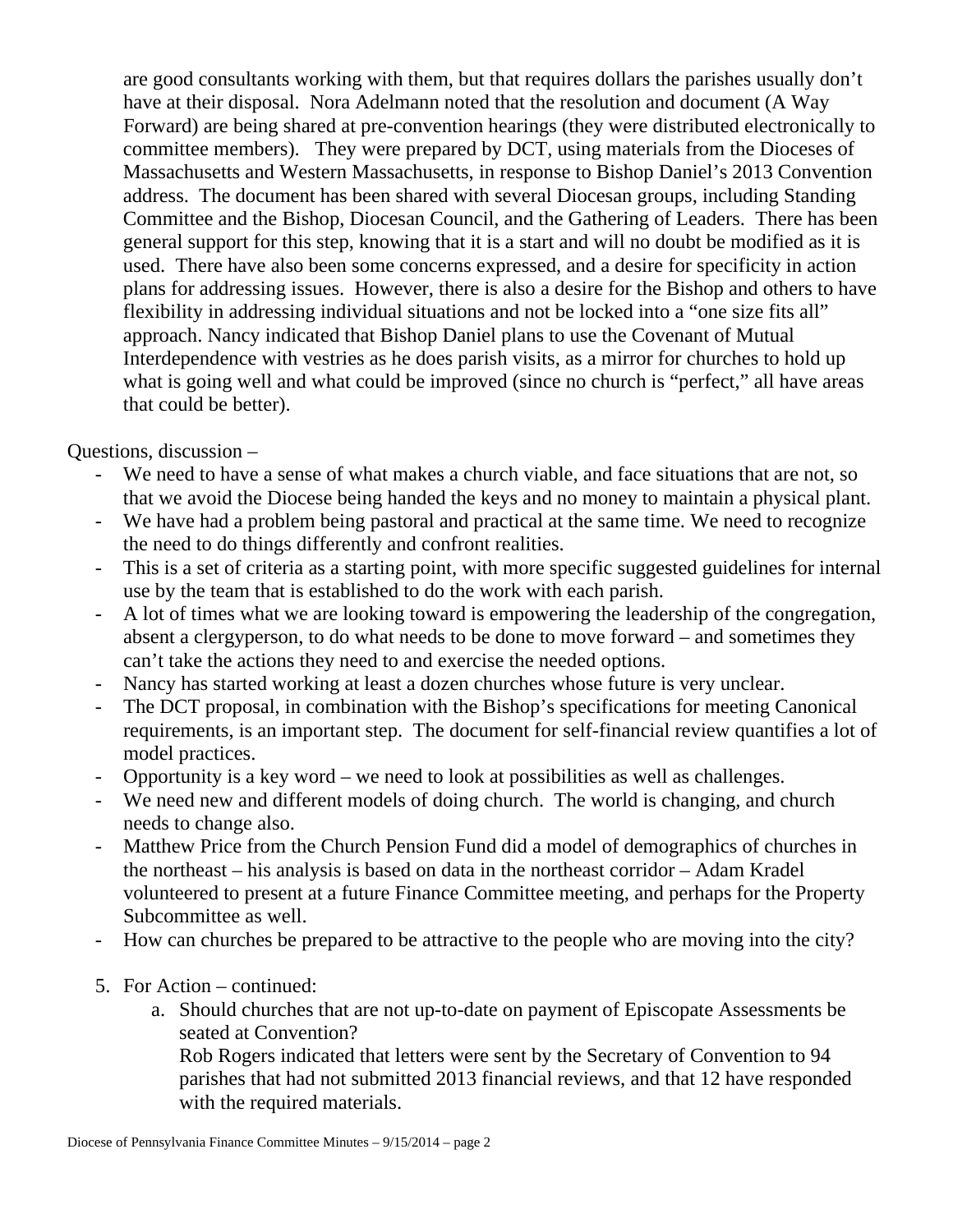Other parishes have not paid their Episcopate Assessments for the past two years, and Diocesan staff are working with parishes to help them understand the Canonical requirement for being up-to-date with Episcopate Assessments. The Canons require churches to notify the Finance Committee 60 days in advance of Convention if they wish to make an appeal.

**Emmanuel Church Quakertown is the only parish to date that has made an appeal to the Finance Committee. The Rev. Kirk Berlenbach made a motion, seconded by The Rev. George Master, that, having received the appeal and considered the parish's financial circumstances, the Finance Committee recommend that Emmanuel Church Quakertown be seated at Convention 2014 with voice and vote (all in favor, none opposed or abstaining).** 

Since this is a different approach from the past, the group suggested informing churches that are in arrears on Episcopate Assessments and have not arranged for a payment plan that the Finance Committee is waiving the 60 day notice but that the parishes must notify Rob Rogers no later than October 10 so there can be discussion at the October Finance Committee meeting about seating at Convention. Finance will issue an opinion to Convention, noting which parishes have responded and which have not – and that those who have made an effort should be seated, but those who have not responded should not. There is a difference between those that truly cannot pay the assessment and those that can and choose not to pay. **The Rev. George Master made a motion, seconded by The Rev. Kirk Berlenbach, to notify parishes that have not paid Episcopate Assessments in full that appeals must be made no later than October 10 to Rob Rogers or to Jerome Buescher, Secretary of Convention (all in favor, none opposed or abstaining).** 

The Rev. Nancy Deming was excused from the meeting. Due to technological difficulties with the conference phone, Eric Rabe and Ann Booth-Barbarin's connection to the meeting was discontinued.

- b. "Key man" insurance for bishop Rob Rogers indicated that the Diocese of Alabama had a policy on its bishop, and when he died, the insurance monies funded the search expenses. Since funds have already been put aside for the upcoming DioPA Bishop search, committee members suggested that this issue be considered by Standing Committee after the new bishop has been elected. The cost would be between \$1,500 and \$1,800 per year for a \$250,000 policy.
- c. Recommendation to Standing Committee re: renewal of lease at St. Paul's Doylestown The Committee reviewed the materials that were submitted to Standing Committee, and had a number of questions about the relationship between the Church and lessee, and the licensure status of the lessee. **Since the request is for renewal of a longstanding relationship, The Rev. George Master made a motion, seconded by The Rev. Charles Flood, to recommend approval of the lease renewal to Standing Committee (six in favor, one opposed, no abstentions).**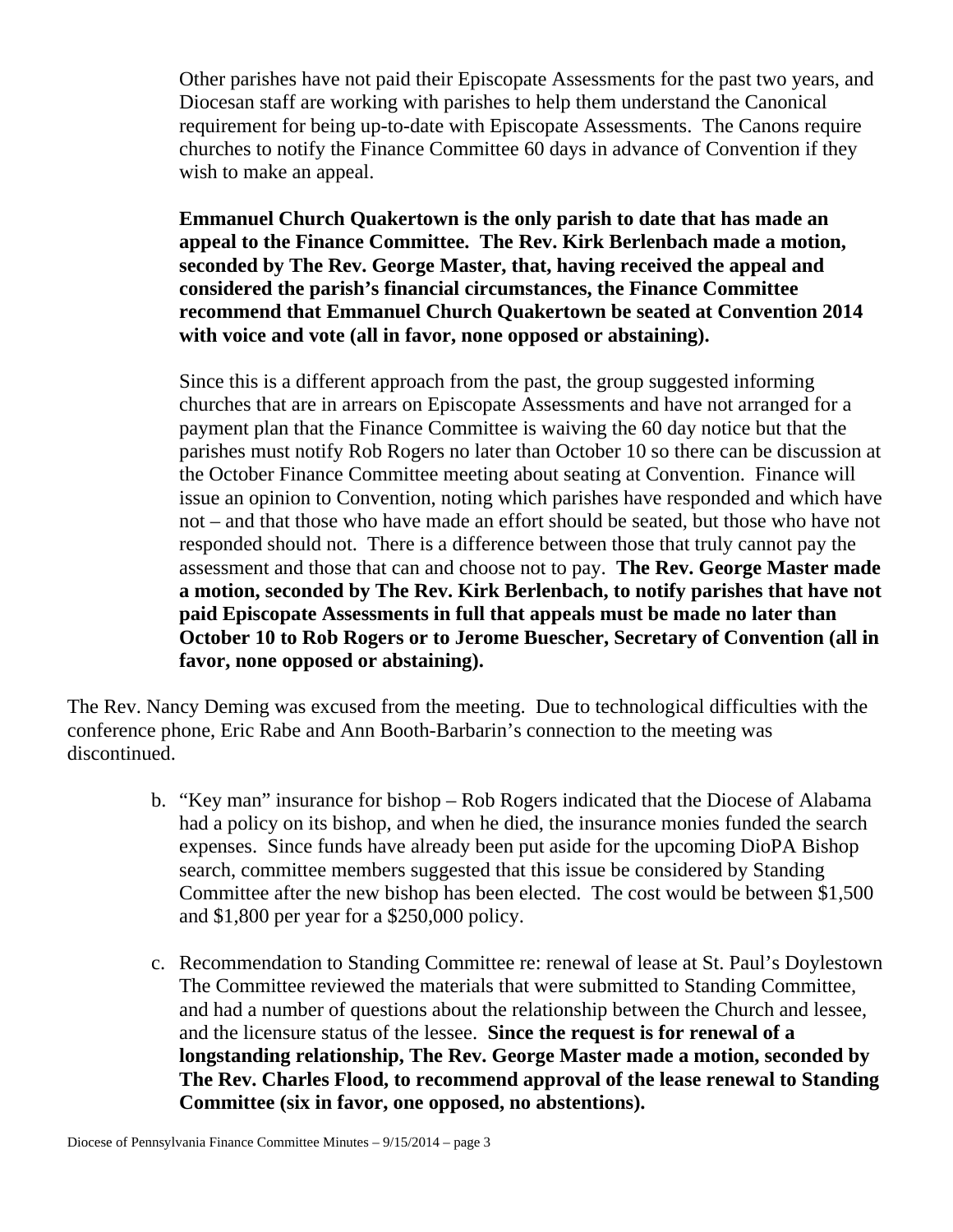- d. Budget update The Revs. Kirk Berlenbach and Adam Kradel Savings were projected for 2014, 2015, 2016 for Retired Clergy Medical Assistance (RCMA), so those savings were included in budget discussions for 2015. The Rev. Ed Shiley, chair of the benefits subcommittee of the Commission on Clergy Compensation and Employee Benefits (CCCEB) corresponded with the Budget Subcommittee to note that the 2014 lowering the assessment commensurate with the amount retirees were paying did not account for those over 80 for whom the full amount is paid, or the administrative fees for all retirees as well as dependents under 65. This resulted in an operational deficit for 2014. Since this issue came to light last week, the Budget Subcommittee estimated that an additional \$70,000 is needed in additional income or lowered expenses for the 2015 budget to be balanced. That group suggested lowering some budget lines a bit for at least half of the amount, and increasing the RCMA assessment for the balance. The following suggestions were made to reduce the expenses:
	- **Page 3, line 86 education at \$10,000, move to \$8,500**
	- **Line 91 antiracism at \$21,000, move to \$19,000**
	- **Line 93 diocesan history commission at \$3,409, move to \$2,409**
	- **Line 94 ecumenical and interfaith at \$9,000, move to \$5,000**
	- **Line 114, retired lay medical insurance premiums at \$70,000, move to \$65,000 based on 2014 expenses to date**
	- **Line 124 pledge to the Episcopal Church at \$300,000, move to \$275,000**

**The Rev. Kirk Berlenbach made a motion, seconded by The Rev. Charles Flood, to adjust the 2015 expenses by \$38,500 with corresponding reduction in the expected pledge income as listed above (all in favor, none opposed or abstaining).** 

**The Rev. George Master made a motion, seconded by Pat Smith, to request a grant from the Widows Corporation for the work of the Canon for Pastoral Care (all in favor, none opposed or abstaining).** 

**The Rev. George Master made a motion, seconded by Pat Smith, that Finance Committee recommend to Standing Committee, in the event the diocese receives a grant from the Widows' Corporation in 2015, that those funds be applied to offset expenses of the Canon for Pastoral Care (all in favor, none opposed or abstaining).** 

The Canons require notification of assessments 30 days in advance of Convention, and those letters are scheduled to be sent by the end of September.

**The Rev. Kirk Berlenbach made a motion, seconded by The Rev. George Master, that any savings in budget line 112 (expenses for intake officer) be applied to the mitigation of the RCMA Assessment (all in favor, none opposed or abstaining).**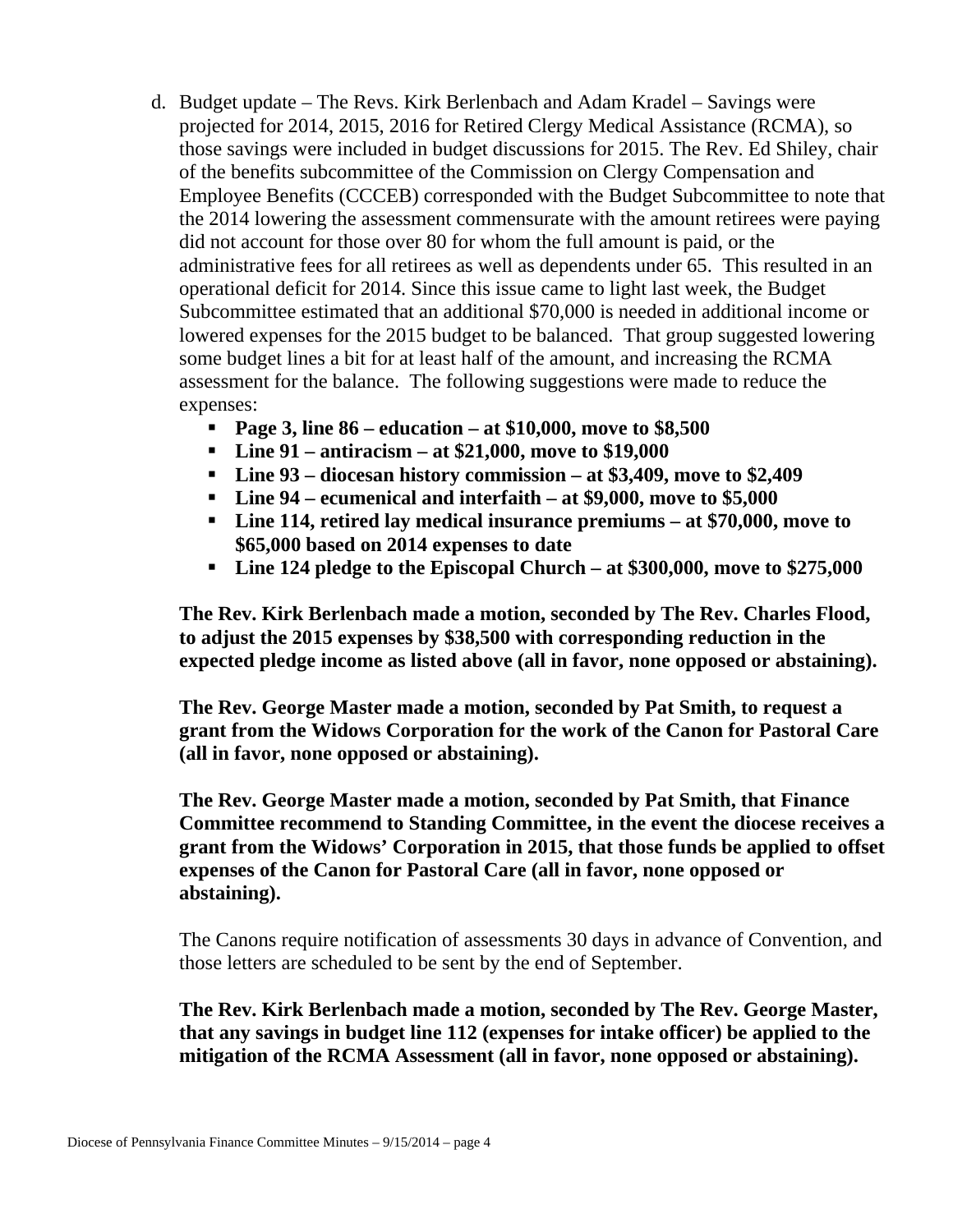- 6. Discussion of Written Reports/Updates:
	- a. Treasurer July report distributed electronically in advance
	- b. Financial Statements Rob Rogers, Canon for Finance (distributed electronically in advance of meeting) – RCMA and the Property Fund are concerns.
	- c. Standing Committee The Rev. Kirk Berlenbach/Pat Smith Standing Committee is giving counsel to Bishop Daniel and preparing for the process of seeking a new bishop. The decision to call for the election is solely Bishop Daniel's. A consideration is whether to seek a Diocesan Bishop or a Coadjutor who would work alongside the incumbent for a specific period. Standing Committee selects the search committee and the transition committee, aiming to identify the best people who represent the diversity of the Diocese of Pennsylvania. After the committees are appointed, Standing Committee steps out of the process until it negotiates the contract with the new bishop. The Maryland property has been written down to \$4.5 million in the audit, and is not being reappraised at this time since property in the area is not moving so the expense of a reappraisal is not prudent.
	- d. Diocesan Council next meeting Saturday, September 27
	- e. Church Foundation- James Pope next meeting Wednesday, September 17
	- f. Commission on Clergy Compensation and Employee Benefits (CCCEB) Margaret Ullman – Premiums for the health plan will increase less than 6%, and there are increased benefits in some areas (infertility treatments, transgender treatments, a larger range of treatments for autism). Open enrollment is from October 6-20 for participants who would like to make changes, but there is no action required if there are no changes. The CCCEB audit had material weaknesses (too much money in one account but funds have been moved to address the issue). The Church Pension Group has been providing monthly financial statements. There will be a new contract due to new ownership by Gallagher Benefits Group, with more checks and balances in oversight.
- 7. Subcommittees and Other Diocesan Groups:
	- a. Diocesan Audit Rob Rogers The Audit Subcommittee met this week with auditors. The DioPa audit was clean. The Diocesan Health and Welfare Benefits Trust had an issue with the census and computation of unfunded liability (input incorrect), which should be approximately the same as last year. Thought it is not yet finalized, there were no significant concerns. The Philadelphia Episcopal Cathedral annual report has been received since it is a subsidiary of the Diocese. **John Loftus made a motion, seconded by The Rev. George Master, to thank Rob Rogers and the diocesan finance staff for their work on the audit and diocesan finances (all in favor, none opposed or abstaining).**
	- b. Investment Elise Bowers written update distributed electronically
	- c. Property Subcommittee The Rev. George Master Current issues under discussion include a very high assessment by the city of Philadelphia of a church in the city, and parishes without strategic plans for their futures asking to sell property thereby lowering the value of the remaining church and land.
	- d. Diocesan Transition Team Nora Adelmann the last adaptive leadership workshop for 2014 takes place on Saturday, September 20, 8:30 a.m. – 2:30 p.m. at Brossman Center at the Lutheran Seminary in Philadelphia.